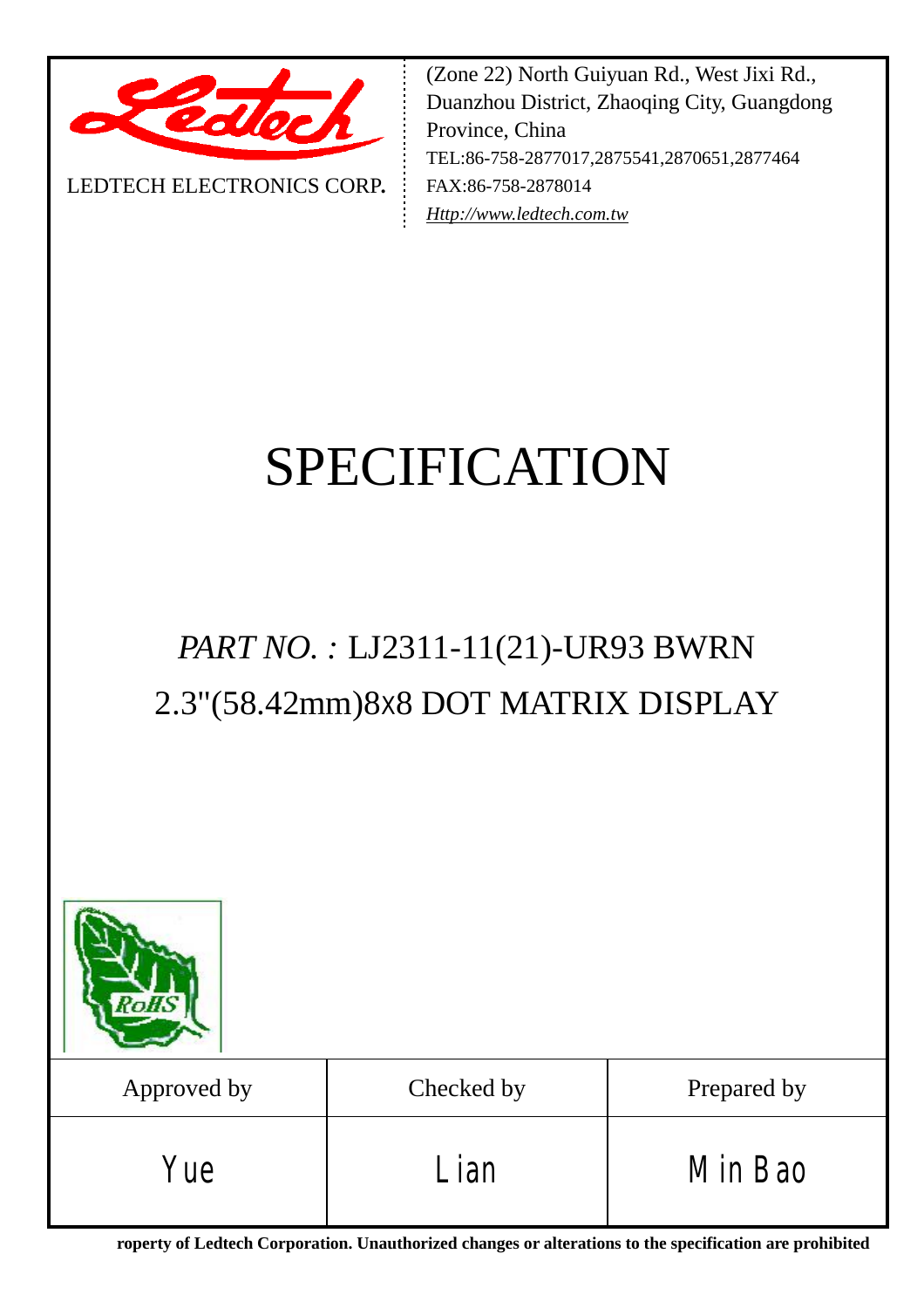

# **MODIFY RECORD**

| TAKE EFFECT DATE | MODIFY ISSUES | <b>REMARKS</b> |
|------------------|---------------|----------------|
|                  |               |                |
|                  |               |                |
|                  |               |                |
|                  |               |                |
|                  |               |                |
|                  |               |                |
|                  |               |                |
|                  |               |                |
|                  |               |                |
|                  |               |                |
|                  |               |                |
|                  |               |                |
|                  |               |                |
|                  |               |                |
|                  |               |                |
|                  |               |                |
|                  |               |                |
|                  |               |                |
|                  |               |                |
|                  |               |                |
|                  |               |                |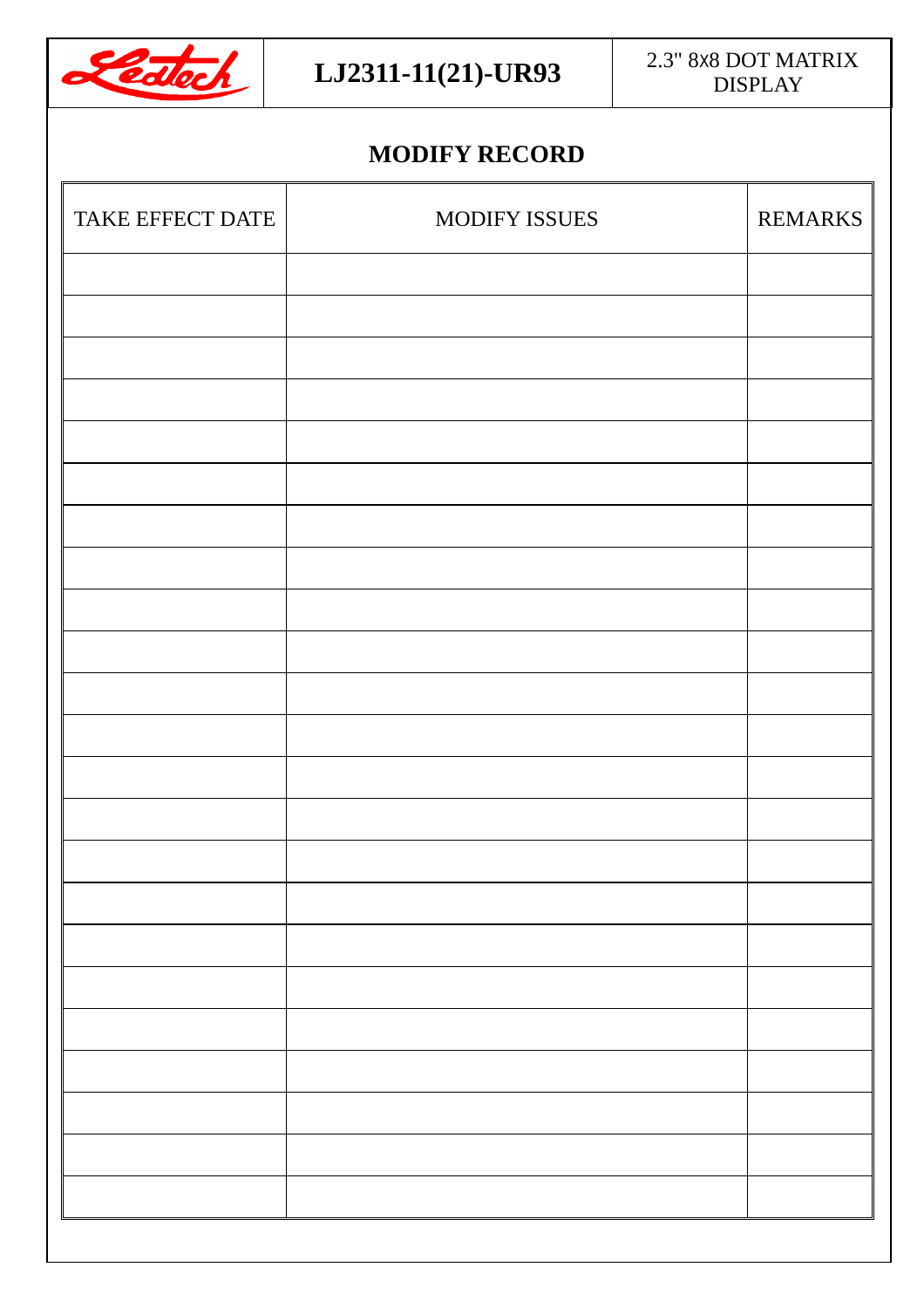

# **Dimensions**



#### **Notes:**

- 1. The slope angle of any PIN may be  $\pm$ 5.0° Max.
- 2. All dimensions are in mm, tolerance is ±0.25mm unless otherwise noted.

# **Internal Circuit Diagram**

#### **LJ2371-11-UR93**



#### **LJ2371-21-UR93**

|                          |                 | COL | 1  | $\overline{c}$ | 3 | 4  | 5 | 6  | 7  | 8       |
|--------------------------|-----------------|-----|----|----------------|---|----|---|----|----|---------|
|                          |                 | PIN | 13 | 3              | 4 | 10 | 6 | 11 | 15 | 16<br>∩ |
| ROW<br>$\mathbf{1}$      | PIN<br>NO.<br>9 |     |    |                |   |    |   |    |    |         |
| $\overline{2}$           | 14              | C   |    |                |   |    |   |    |    |         |
| 3                        | $\,$ 8 $\,$     |     |    |                |   |    |   |    |    |         |
| $\overline{\mathcal{L}}$ | 12              |     |    |                |   |    |   |    |    |         |
| 5                        | $\mathbf{1}$    |     |    |                |   |    |   |    |    |         |
| 6                        | 7               |     |    |                |   |    |   |    |    |         |
| 7                        | $\overline{c}$  |     |    |                |   |    |   |    |    |         |
| 8                        | 5               |     |    |                |   |    |   |    |    |         |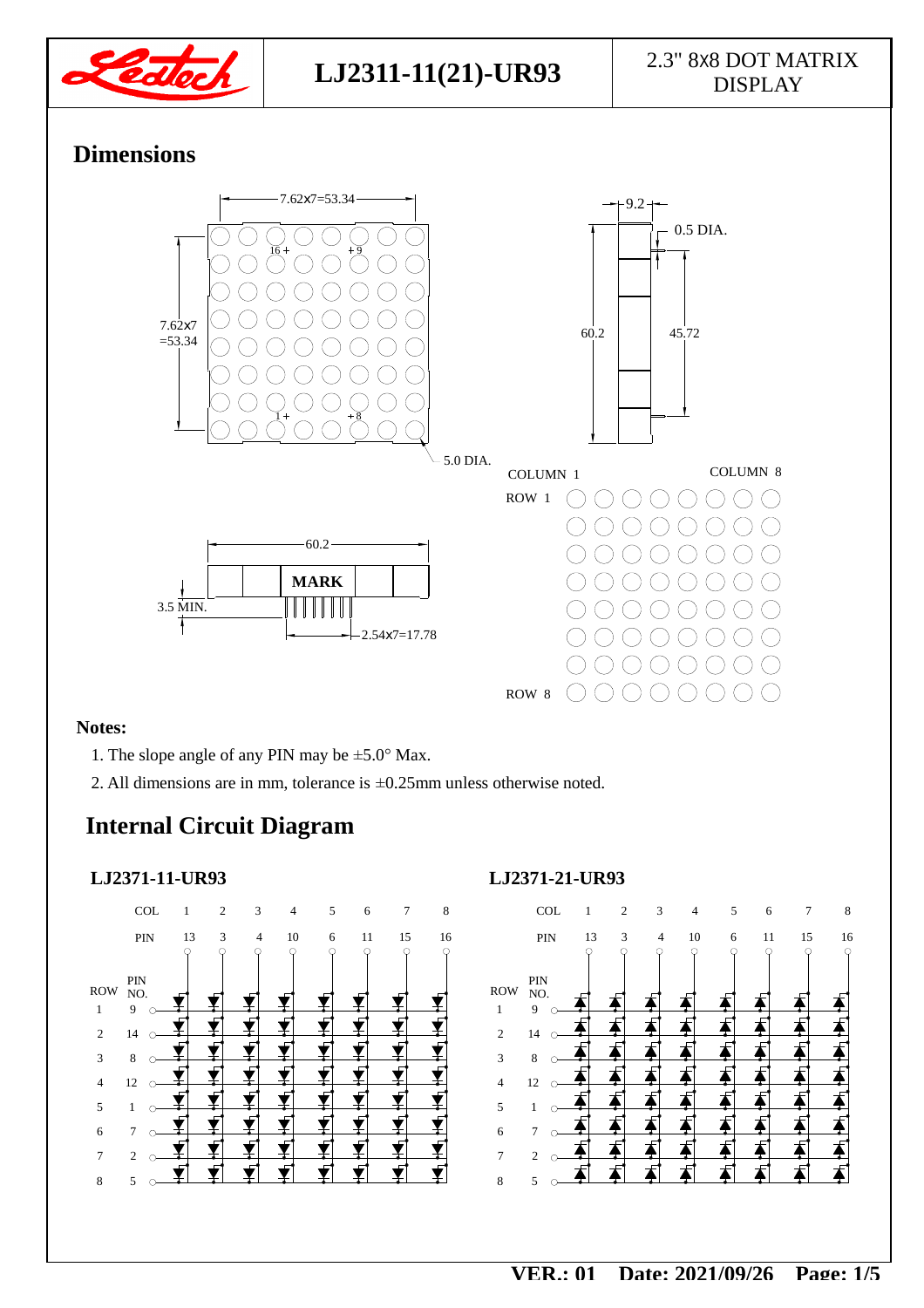

# **Description**

|                     | LED Chip     | Face Color            |              |          |
|---------------------|--------------|-----------------------|--------------|----------|
| Part No.            | Material     | <b>Emitting Color</b> | Surface      | Segments |
| LJ2311-11-UR93 BWRN | AlGalnP/GaAs | Deep Red              | <b>Black</b> | White    |
| LJ2311-21-UR93 BWRN | AlGaInP/GaAs | Deep Red              | <b>Black</b> | White    |

# **Absolute Maximum Ratings at Ta=25 ℃**

| Parameter                                                    | Symbol         | Rating                                                                              | Unit                |  |
|--------------------------------------------------------------|----------------|-------------------------------------------------------------------------------------|---------------------|--|
| Power Dissipation Per Dot                                    | P <sub>D</sub> | 72                                                                                  | mW                  |  |
| Pulse Current(1/10Duty Cycle,0.1ms Pulse Width.)<br>Per Chip | <b>IFP</b>     | 100                                                                                 | mA                  |  |
| Forward Current Per Chip                                     | IF             | 30                                                                                  | mA                  |  |
| Reverse (Leakage) Current Per Chip                           | Ir             | 100                                                                                 | uA                  |  |
| Reverse Voltage Per Chip                                     | <b>VR</b>      | 5                                                                                   | $\mathbf{V}$        |  |
| <b>Operating Temperature Range</b>                           | Topr.          | $-25$ to $+85$                                                                      | $^{\circ}C$         |  |
| <b>Storage Temperature Range</b>                             | Tstg.          | $-40$ to $+100$                                                                     | $\int_{0}^{\infty}$ |  |
| Soldering Temperature.                                       | Tsol.          | Dip Soldering: $260^{\circ}$ for 5 sec.<br>Hand Soldering: $350^{\circ}$ for 3 sec. |                     |  |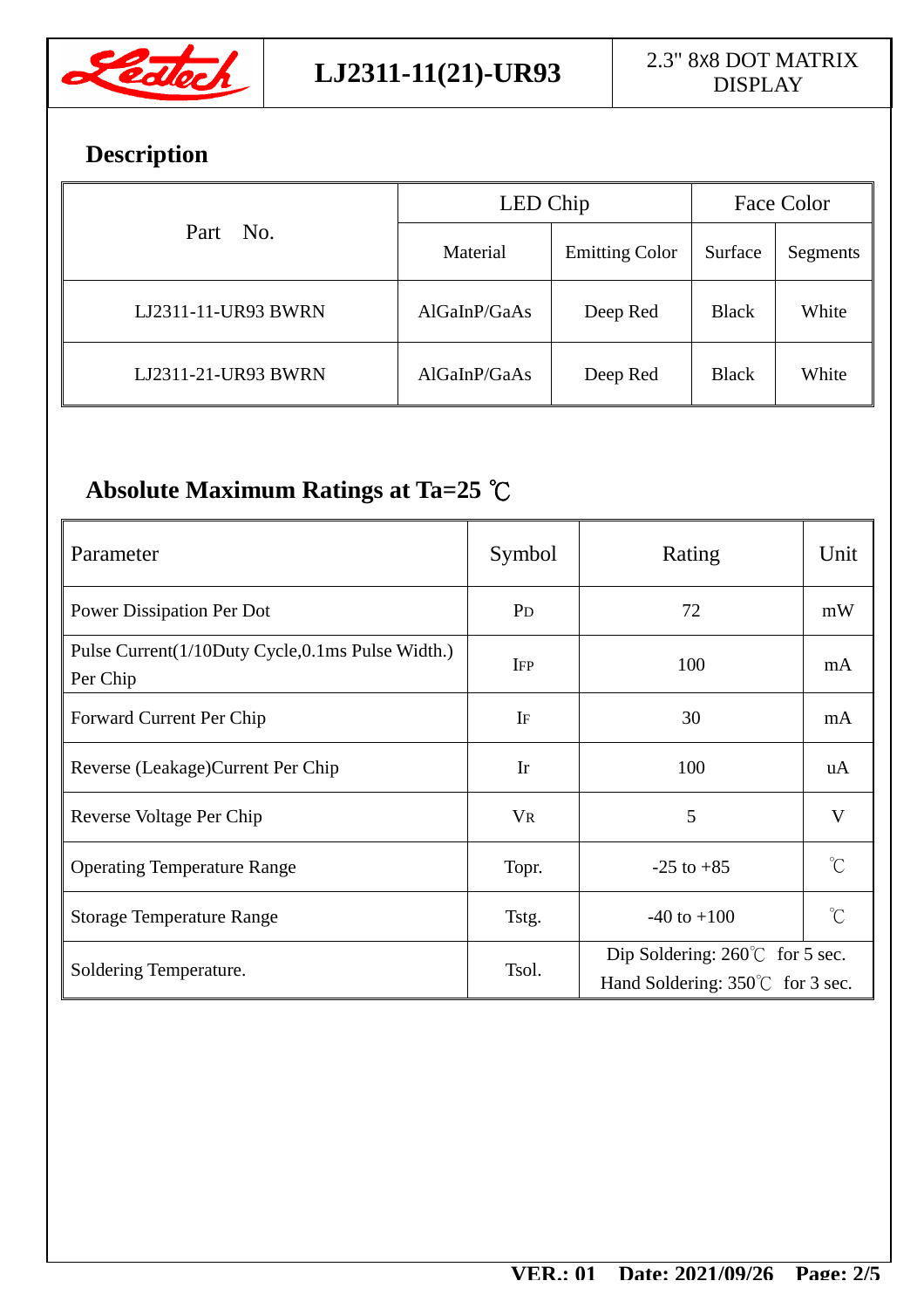

## **LJ2311-11(21)-UR93**  $\begin{array}{|c|c|} \hline 2.3" 8x8 DOT MATRIX \hline & \text{DISP AY} \end{array}$ DISPLAY

# **Electrical and Optical Characteristics:**

| Parameter                                                     | Symbol          | Condition        | Min.  | Typ. | Max. | Unit          |
|---------------------------------------------------------------|-----------------|------------------|-------|------|------|---------------|
| Luminous Intensity Per Dot                                    | Iv              | $If=10mA/Dot.$   | 19.51 | 40.6 |      | mcd           |
| <b>Forward Voltage</b>                                        | Vf              | $If = 20mA/Dot.$ |       | 1.9  | 2.4  | V             |
| Peak Wavelength                                               | $\lambda p$     | $If = 20mA/Dot.$ |       | 650  |      | nm            |
| Dominant Wavelength                                           | $\lambda$ d     | $If = 20mA/Dot.$ |       | 639  |      | nm            |
| <b>Reverse Current Per Chip</b><br>(Leakage Current Per Chip) | Ir              | $Vr = 5V$        |       |      | 100  | $\mu$ A       |
| Spectrum Line Halfwidth                                       | $\Delta\lambda$ | $If = 20mA/Dot.$ |       | 20   |      | nm            |
| <b>Response Time</b>                                          | T               |                  |       | 240  |      | <sub>ns</sub> |

Notes: 1.Tolerance of Luminous Intensity is ±15%

2.Tolerance of Forward Voltage is ±0.1V

3.Tolerance of Dominant Wavelength is ±1nm

4.Customer's special requirements are also welcome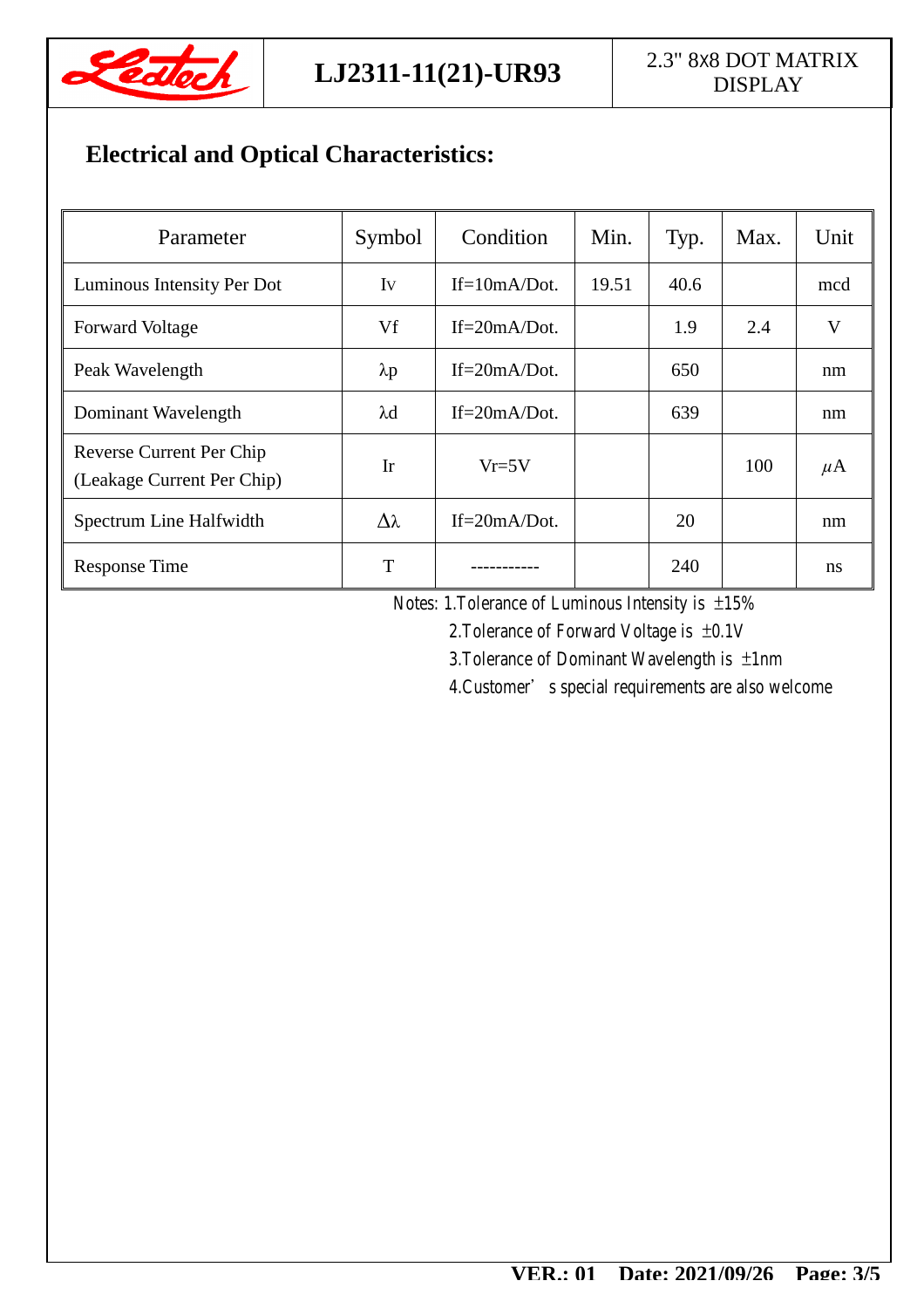